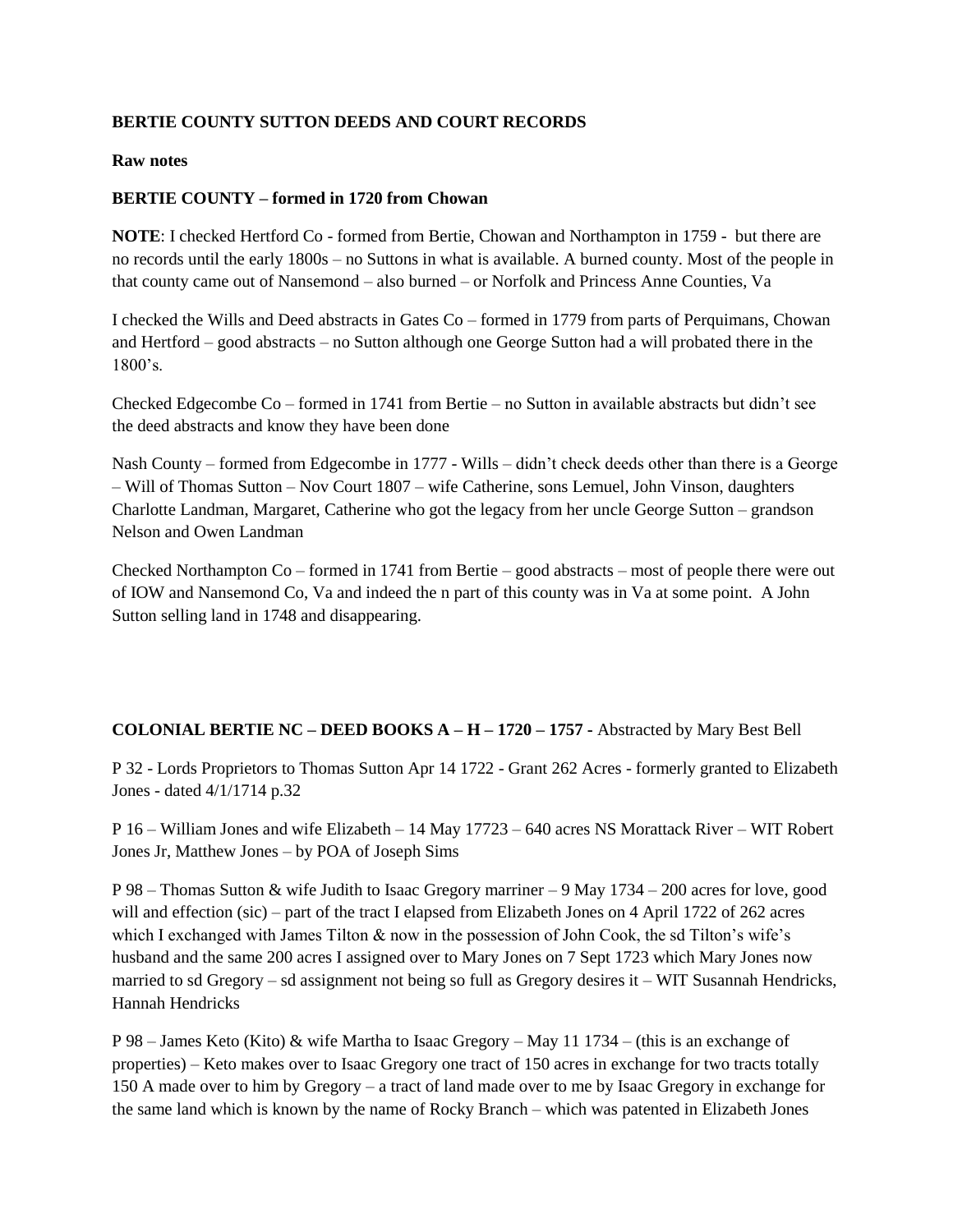name April 1, 1714 --- and elapsed by Thomas Sutton on April 4 1722 – and by Sutton made over to Mary Jones Sept 7 1723 and by deed of gift to Isaac Gregory husband of sd Mary 9 May 1734 – I do acknowledge myself fully satisfied – and make over to Isaac Gregory two tracts joining together – Gregory tract on SS Black Walnut Swamp by name of Rocky Branch of 150 Acres – Keto tracts – on Cashoke Creek in all cont  $150 A - 50$  acres made over by Deed of Sale dated 1715 to Martha Clark my mother – 2) the other 100 A by John Hawkins --- to my brother by Deed of sale to William Keto April 16, 1715 – and by their deaths now becomes mine – WIT Thomas Hawkins, jurat, John Leurton - May Court 1734. John Wynns cc.

**NOTE:** Mary Jones md Isaac Gregory but they appear to have separated and she took back her maiden name.

P 98 – Mary Gregory to Thomas Sutton – 9 May 1734 – POA to ack sale of 150 A to James Keter (Keto) also 50 ac to William Hardy, Jun – Land on SS Black Walnut Swamp – WIT Roger Snell, Richard Sparkman

P 98 – kind of a repeat – Isaac Gregory, mariner to James Ketto – May 11 1734 – (An exchange) Keto gives tract at mouth of Cashoke of 150 acres for 150 ac given by Gregory on Black walnut Swamp – 150 acres at mouth of Cashoke below James Lockhart made over to me by James Ketts being the remaining 150 ac and middle part of 262 acres patented by Elizabeth Jones April 1 1714 and known by name Rocky Branch – adj William Hardy, Jun, John Cook – WIT John Luerton, Thomas Hawkins

P 32 – Isaac Gregory, mariner and wife Mary to William Hardy, Jun – April 6, 1734 – for 32 pds for 50 A of land that did belong to Mary Jones the said Isaac Gregory's wife called Rocky Branch – adj Capt David Henderson at Black Walnut Swamp at mouth of Rocky Run – WIT John Luerton, James Ketter

Book B p 161 – 14 April 1722 – Lord Proprietors to Thomas Sutton – Grant of 262 acres – formerly granted to Elizabeth Jones on 1 April 1714 – Black Walnut Swamp, mouth of Pipin Branch – now due To Thos Sutton

Page 32 –7 Sept 1723 - Thomas Sutton and wife Elizabeth to Mary Jones – my sister in law – 262 acres – adj \_\_\_\_ Hill – was in danger of having lasped – getting this in my name to protect her my sister in law - April Court 1726

Book C p 279 – 29 March 1729 – John Cook and wife to Thomas Sutton and wife Elizabeth – see p 98 above – 50 pds – Chowan Prec at Cypress Swamp Meadow adj Dukinfield

P 83 - 29 March 1729 John Cook (Cock) & wife Ann to Thomas Sutton and wife Elizabeth -

P 83 - Thomas Sutton and wife Elizabeth to John Cook and wife Ann – 50 pds for 62 acres – Black Walnut Swamp – adj Mary Jones etc – no date

**NOTE:** Black Walnut Swamp rises in Bertie and flows E into the Chowan River

P 84 - 10 Aug 1730 – Elizabeth Sutton to Thomas Mitchell – Aug 10 1730 – POA to acknowledge sale of 60 acres above – Black Walnut Swamp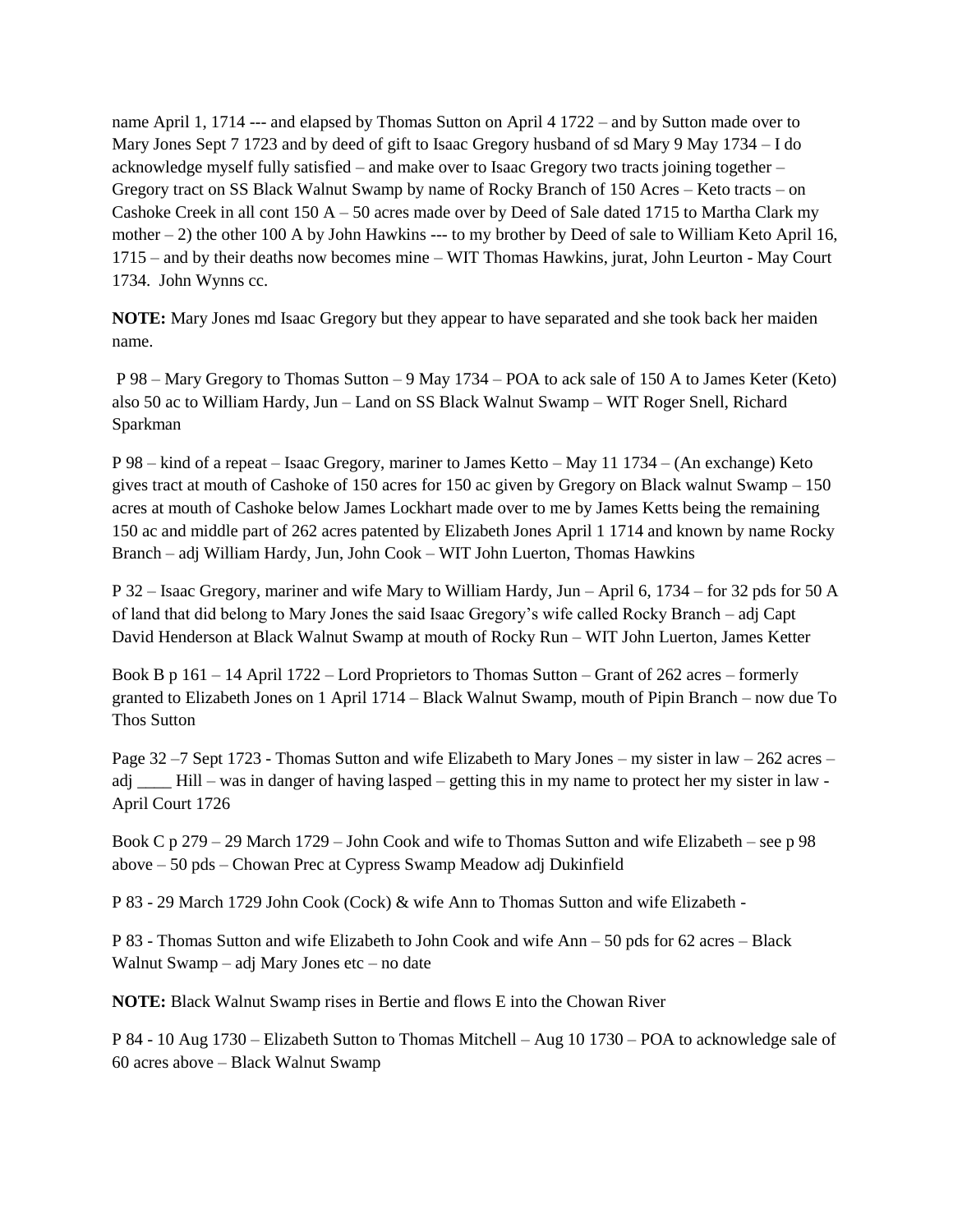P 97 - Thomas Sutton & wife Judith to John Leurton May 8 1734 - May Court 1734 - 72 pds for 640 acres – FO John Plowman by him sold to James Tilton and Tilden exchanged for tract where Cook now lives

P 240 – 20 Feb 1755 – Richard Dunstan joyner to Barnaby Hely Dunstan joyner – NS Cashie adj Dunstan WIT George and Joshua Sutton

**NOTE**: Only time Joshua in book

George was a wit in 1757

P 54 - --- Feb 1727 – John Bird and wife Mary to Robert Bird son – default to daughter Rebecca – if neither have heirs to brother Edward and then to other brothers and sisters the same manner of Nathaniel Sutton dec of Perq = own 130 acres which I by Act of General Assembly am empowered to see

P 238 – 14 Nov 1754 – Titus Leggett of Cashie to George Sutton – 35 pds for 100 acres – land formerly belong to John Warburton – SS Cashie River adj Spikes – WIT John Smith, John Warburton

P 245 – 1 March 1756 - Barnaby Hely Dunston and wife Elizabeth to William Bonner of Chowan – 300 acres in Cashie WIT Edw Rasor, Thom Sutton, George Sutton

P 255 – 26 July 1757 – William Bently to Luke Ward – islands in Roanoke adj John Smithwick – WIT George Sutton, Jno Ward

P 255 – 23 Dec 1756 – Joseph Riding to William Coward – WIT Joseph Riding, George Sutton, John Johnston

P 254 – 30 Feb 1757 – William Ashburn and Thomas Ashburn to John Daly of Tyrell – Cashie Neck, Spring Branch – WIT Mary Sutton

**NOTE**; Don't know who that Mary Sutton might have been unless she was the daughter of Thomas who md Lemuel Hardy Jr ca 1760. She would not have been 21 in 1757. Thomas's son Joshua md an Ashburn

P 99 – 15 May 1734 – Richard Fryer of Craven Prec to Samuel Herring – 160 acres NS Ruguis Poc – WIT Thomas Sutton

P 136 – 11 Nov 1738 – George Bell to Thomas Sutton – 200 pds for 640 acres – adj William Redits, Coll Pollock

P 222 – 28 Sept 1752 – William Soane to John Campbell merchant – William was son of John Soane – land part of 640 acres granted to Richard Booth – WS Chowan below Ferry Point – EXECEPT 10  $\cdot$ SQUARE TO THOMAS SUTTON FOR BURYING GROUND

**NOTE:** I didn't see a deed from Soane to Thomas Sutton

P 234 – 16 Aug 1754 – John Smith of Chowan Co to Thomas Sutton – POA – Smith was Exec of James McDowell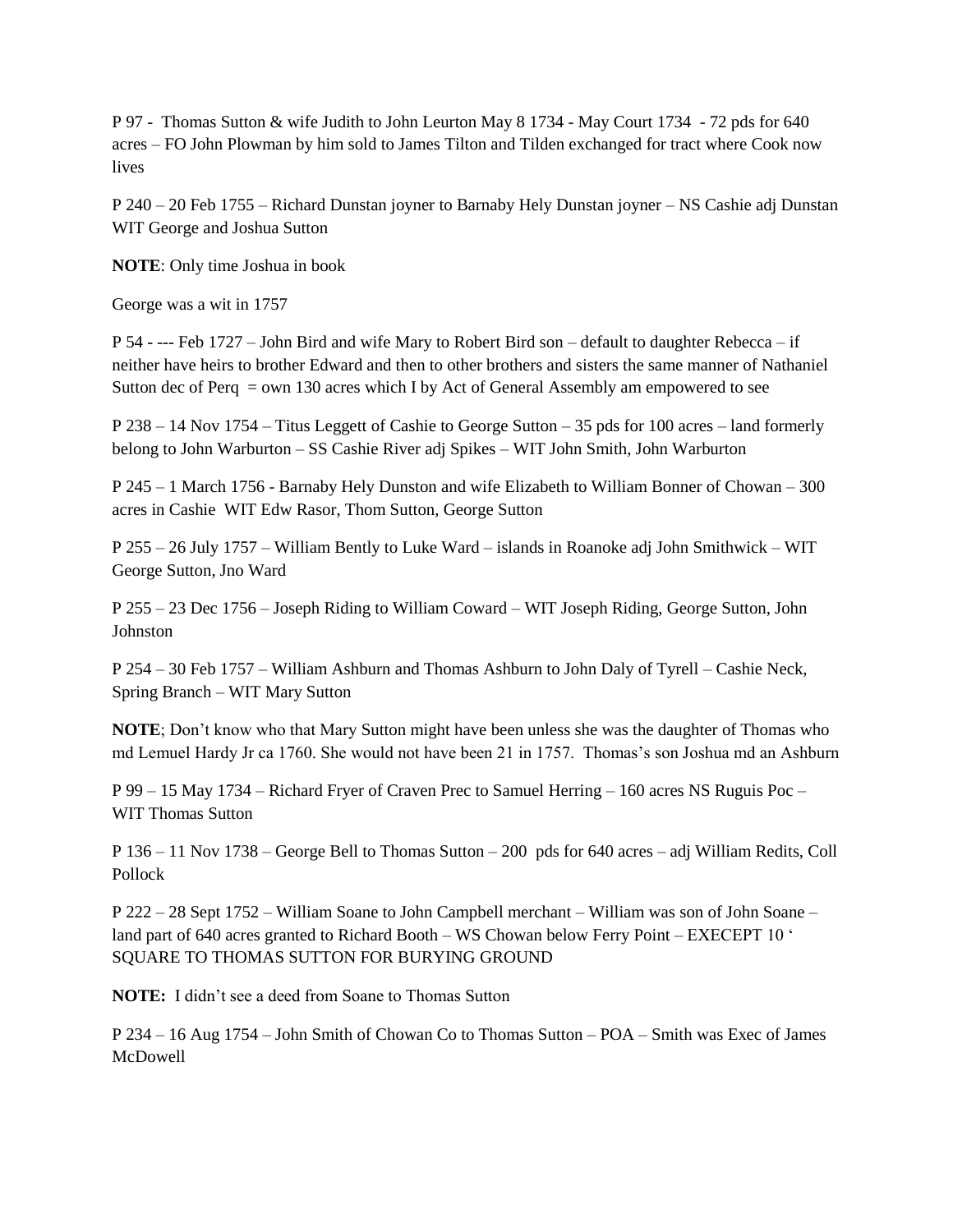**NOTE**: Herrings in Bucklesbury in 1754 – in Bucklesbury in Dobbs Co about the same time. They intermarried with Suttons in Dobbs

P 206 – 28 April 1750 – Thomas Sutton Jr to James Lockhart – 50 pds for 180 acres – Mary Jones bequeathed to me her nephew land on Cashoke

**NOTE:** It is odd that Thomas Jr mentioned this land in his will. So Thomas and John both sold their land to James Lockhart or maybe not

**NOTE:** Below are the deed entries for John Suttons in this book. They are numerous as a John was Dept Clerk of Court in Bertie and was a WIT to about 1/3 of the deed written. The people he was a WIT for lived on Ahoski Swamp (Hertford), Yourah (probably should be Urahaw) Swamp ( NH County) or Pottycasie (current day NH) (various spellings for all) He drops out of the county about the time Bertie started to be carved up. Every entry in the index was checked and only the deeds where he was a grantor or grantee were noted

P 26 – 8 Feb 1725 – John Sutton to Samuel Parker of Nansemond – 400 acres NS Cattawiskee Meadows adj John Dickson, James Wood, Nick Dorman, William Martin

P 69 – 6 Aug 1729 – James Wyatt to James Lassiter – NWS Yourah Swamp – part of land granted to John Piecher in 1722 and from him lasped to John Sutton

P 149 – 24 Oct 1739 – John Sutton to Andrew Irving - 100 acres on NS Cultawitsky Meadow 0n dividing line between John Dickason and Francis Pridgeon

P 151 – 1737 – John Patterson to John Nixon – WIT John and Mary Sutton

P 58 – 9 Aug 1728 – John Gardner to William Gardner – Swift Creek, SS Morrattock River – WIT Edmond Smithwick, Ed Griffin, John Griffin

**NOTE:** Threw that in for myself since that is my John Gardner and fairly sure he md a Smithwick just not sure which one

P 68- 8 May 1729 – William Curlee and Martha his wife to Henry Baker of Chowan – Lewis Williams in his will of 1716 left land to son Anthony and Martha his wife during her life

**NOTE:** Included because of the Curlee connection with the Early family and Henry and Sarah Early **Sutton** 

P 288 – 17 May 1750 - JOHN SUTTON to JAMES LOCKHART of Scotch Hall - 15 pounds for 100 acres.." JOHN SUTTON of the province a'f'said son of THOMAS SUTTON, SEN....whereas MARY JONES my aunt by her last will and testament ....bequesthed to me JOHN SUTTON....part of that plantation on which she had lived..." In Cashoke. Adj. Hendersons Corner on Moratuck Bay at Spring Branch....Wit: GEORGE LOCKHART, NATHANIEL ?, ELIZABETH LOCKHART. August Court 1750. (Bertie County Deed Book G 299)

**NOTE:** That is the last entry for ANY John in Bertie Co Deeds at least in this book. John then disappears from Bertie Co.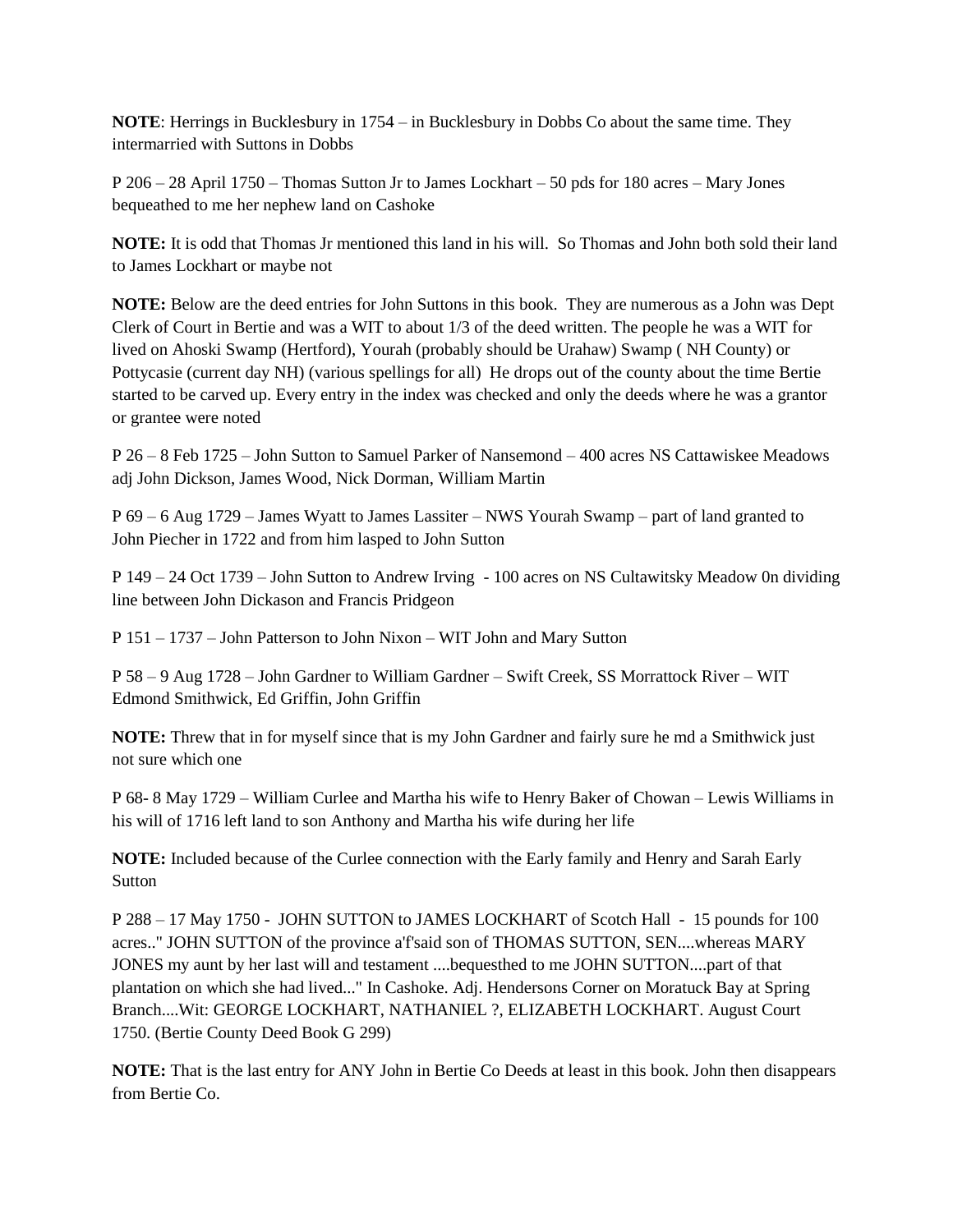## **DEEDS OF BERTIE COUNTY – 1757 – 1772** by Dr. Stephen Bradley

A John Smithwick Sr – Oct Court – 1762 – father was Edward

**NOTE:** His will was written in 1761 and according to court records probated April 1762 so the above will must have registered some months after it was executed. This would prove that John with that Will was indeed the son of Edward and had at least 2 wives

#570 – 6 May 1764 – Joshua Sutton and wife Catherine to William Matthews – 100 acres for 40 pds – adj Henry King, Robt West, Thomas Mitchell dec as by a deed by Roger Snell to James McDowell in Aug 1752

#709 – 16 Oct 1766 – Thomas Ashburn and Benjamin Ashburn, Joshua Sutton and wife Catherine to Thomas Shehan

**NOTE:** Don't see a will of any estate records for an Ashburn with a Catherine named

#900 – 28 March 1770 – Joshua Sutton to Henry Hamimond of Tyrell – 150 acres NS Cashy River adj Spruells Ferry

#762 – Sept --- 1767 - George Sutton of Bertie to John Spruill – 130 pds for 100 acres on Cashie Neck adj Dunston, Barbree – also signed by Cloanah Sutton – WIT John and Clonah Hurst, James Bonner

**NOTE:** This would indicate that George md Cloannah Smithwick

#269 – 23 Aug 1760 – George Sutton to William Johnson – 40 pds for 240 acres left to me in the will of my father adj Reedy Branch where Thomas Johnson lived

#315 – 3 Aug 1759 – Thomas Sutton to William Lewis – 200 acres part of a 640 acre patent to Thomas Pope, conveyed to George Bell then Thomas Sutton dec and willed by sd Sutton to his son Thomas – in Bucklesbury

**NOTE**: There is NO John Sutton in the index

### **DEEDS OF BERTIE COUNTY – 1772 – 1785** – by Dr. Stephen Bradley

#3 – 1 March 1772 – Deed of Gift – Edmond Smithwick of Tyrell Co to Kinsman Martha Smithwick of Bertie – Molatto WIT Edmund Smithwick, Chloannah Moore, James Boner, Isaac Gardner, Mary Gardner, Chlo Sutton

**NOTE:** This was probably Martha, daughter of John with will. Chlo was probably the wife of George or she could have been a daughter of George and Chloannah Smithwick Sutton. Don't know who Cloannah Moore was.

#56 – 1772 – Jasper Sutton on jury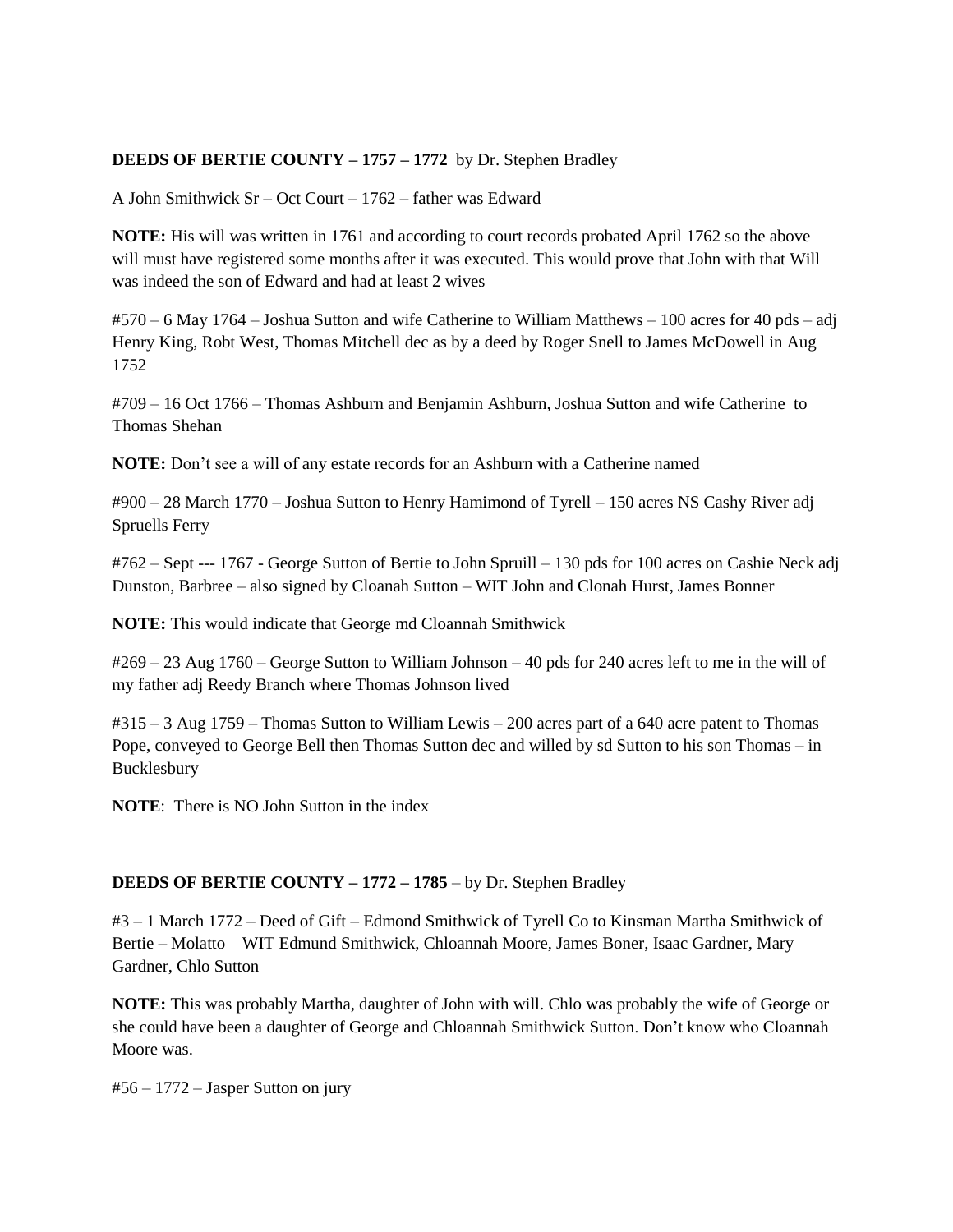#396 – 4 Oct 1772 – Luke Smithwick of Bertie to William Smithwick Sutton – year rents – WIT Cloanah Sutton, Sarah Dunston

#697 – 10 July 1784 – William Jenkins to Thomas Sutton – 200 acres adj John Byrd, Cypress Swamp

#728 – 1 Nov 1784 – William Duggan to John Sutton – 41 acres Cashyy Neck – also signed by Cloanah Duggan

### **DEEDS OF BERTIE COUNTY – 1785 – 1794** by Dr. Stephen Bradley

#30 – 3 June 1785 – John Sutton of Bertie to Thomas Boothe – 35 acres in Kashy – also signed by wife Mary – WIT Jonathan Baker, William Sutton

#33 – 28 July 1785 – John Sutton to Jesse Boyan – Negro girl Rose

\$191 – 15 Aug 1786 – John Sutton of Bertie to William Jordan Jr – 500 pds – 100 acres in Kessie Neck adj Thoms Booth, Charlton's Creek, Luke Smithwick – Mary Sutton gave up Dower rights

#160 – 1786 – Thomas and Joshua Sutton were wit

#284 – 18 Nov 1796 – Thomas Sutton to friend Luke Collins – Deed of Gift – 1 acre on Beaver Dam Marsh for gristmill – WIT Joshua Sutton Barkeree (only time in index)

#332 – 20 May 1782 – John Walston to Thomas Sutton – 80 acres

There are Turners from IOW in the books now including a Simon.

#654 – 16 Feb 1790 – Thomas Sutton to Mr. John Misell – 200 acres adj John Bird, Cypress Swamp, William Coward

#1045 – 30 July 1792 – Lidia Sutton of Plymouth, Mass in Plymouth Co widow of William Sutton, mariner late of Plymouth, Mass, son of Thos Sutton dec of NC and Elizabeth Totman widow of sd Plymouth the daughter and only child of Lidia and William Sutton to Luke Collins – 200 acres willed to sd William by his father Thomas Sutton

**NOTE:** Proves that William son of Thomas left Bertie and went to Plymouth Co, Mass where he died

1787 – John a Wit

#567 – 25 April 1789 – John Smithwick and wife Winifred to Peter Rascoe – land adj Luke Smithwick – WIT William Sutton

1792 – William a Wit

This is as far as the deed abstracts go. Any additional information will have to come from the Courthouse in Windsor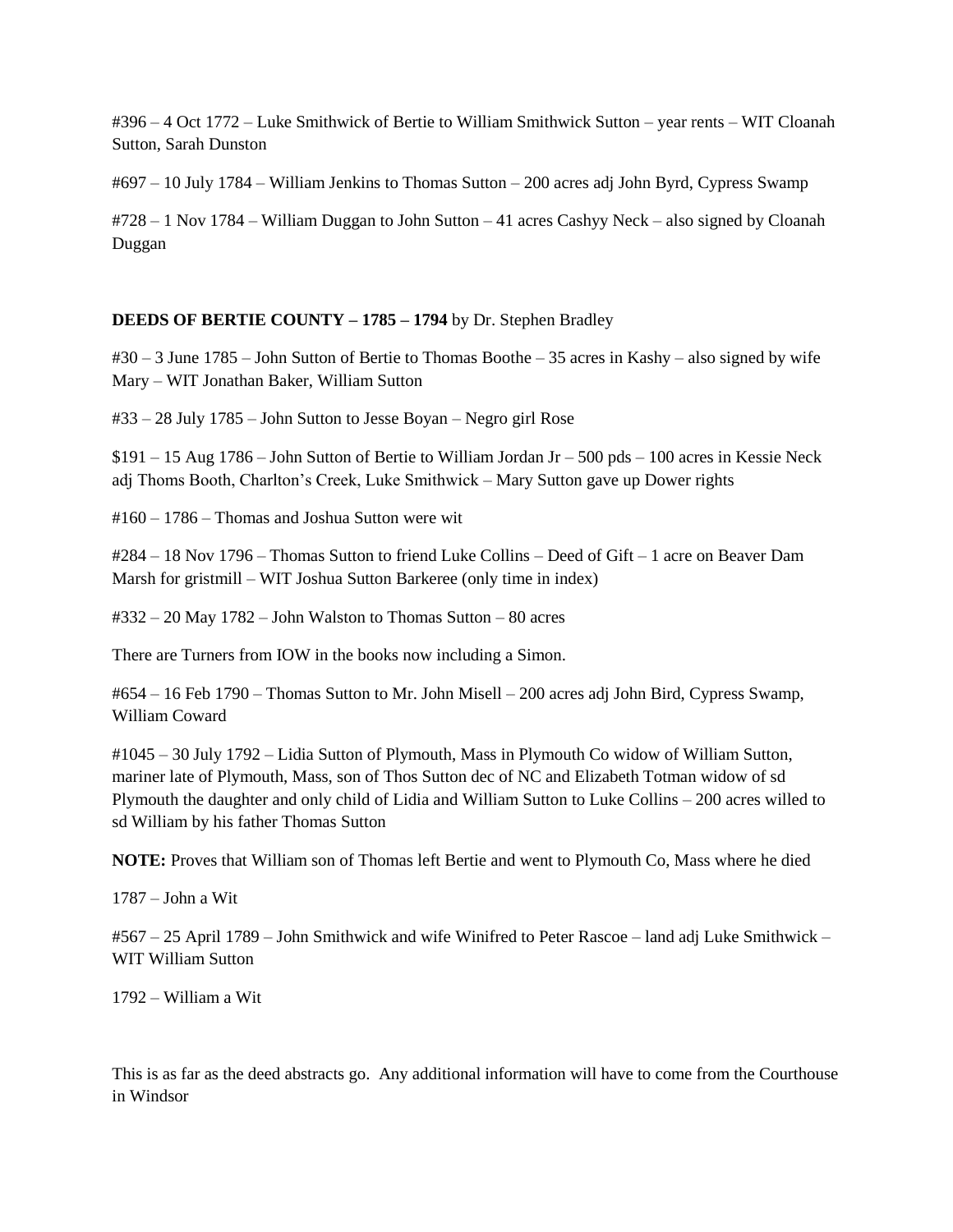#### **SUTTON BERTIE CO COURT RECORDS**

## **BERTIE COUNTY COURT MINUTES – COURT OF PLEAS & QUARTER SESSIONS 1724 – 1739 BOOK I** by Weynette Parks Haun

Did not write down the ones with no real information in them

#116 May 1734 – Thos Sutton to John Luerton; Thos Sutton to Isaac Gregory; Isaac Gregory and Mary his wife to James Ketter – ack by Isaac and (sic) Thos Sutton

#1 – 1 March ----- Last Will of Nathaniell Sutton proven

#42 – Feb 1731 – deed from Thomas Sutton to John Soan prov

#84 – Nov 1732 – Deed from Thomas Sutton to Robt Forster prov

#128 – May 1734 – a Major Sutton – no further information

#122 – May 1734 – John Sutton a Cryer to Court

#125 – May 1734 – Jane Perm a poor child given to John Sutton to look after

There many times John Sutton was a wit and proved the instrument in court – did not write down unless there was a reason. WHO WAS THIS JOHN SUTTON?? Would be one of the odd John's in Chowan that lived in the area now Hertford which was not formed until 1759

#275 –Nov 1739 – Jno Sutton to Andrew Irvin proved

### **BERTIE COUNTY COURT MINUTES – COURT OF PLEAS & QUARTER SESSIONS 1740 – 1743, 1758 - 1762 BOOK 11** by Weynette Parks Haun

**NOTE**: No indication of what happened to the intervening years – assume they were lost

1742 – John Sutton on juries

Joshua Sutton mentioned April 1759 – he was a constable in 1761

#399 – May 1743 – Thomas Sutton proved rights – 9 whites and 7 blacks – did not give their names

#331 – Oct 1761 – deed from Thomas Sutton to William S----- (sic) proved

Thomas Sutton appears to have land adj to the Lawrence family 1762

**NOTE**: This would be Thomas Jr and it is written his stepmother, the 3<sup>rd</sup> wife of Thomas may have been a Lawrence by birth

#579 – April 1762 – Last will of John Smithwick proved on oath of Cloanah Sutton

**BERTIE COUNTY COURT MINUTES – COURT OF PLEAS & QUARTER SESSIONS 1763 – 1771 BOOK 111** by Weynette Parks Haun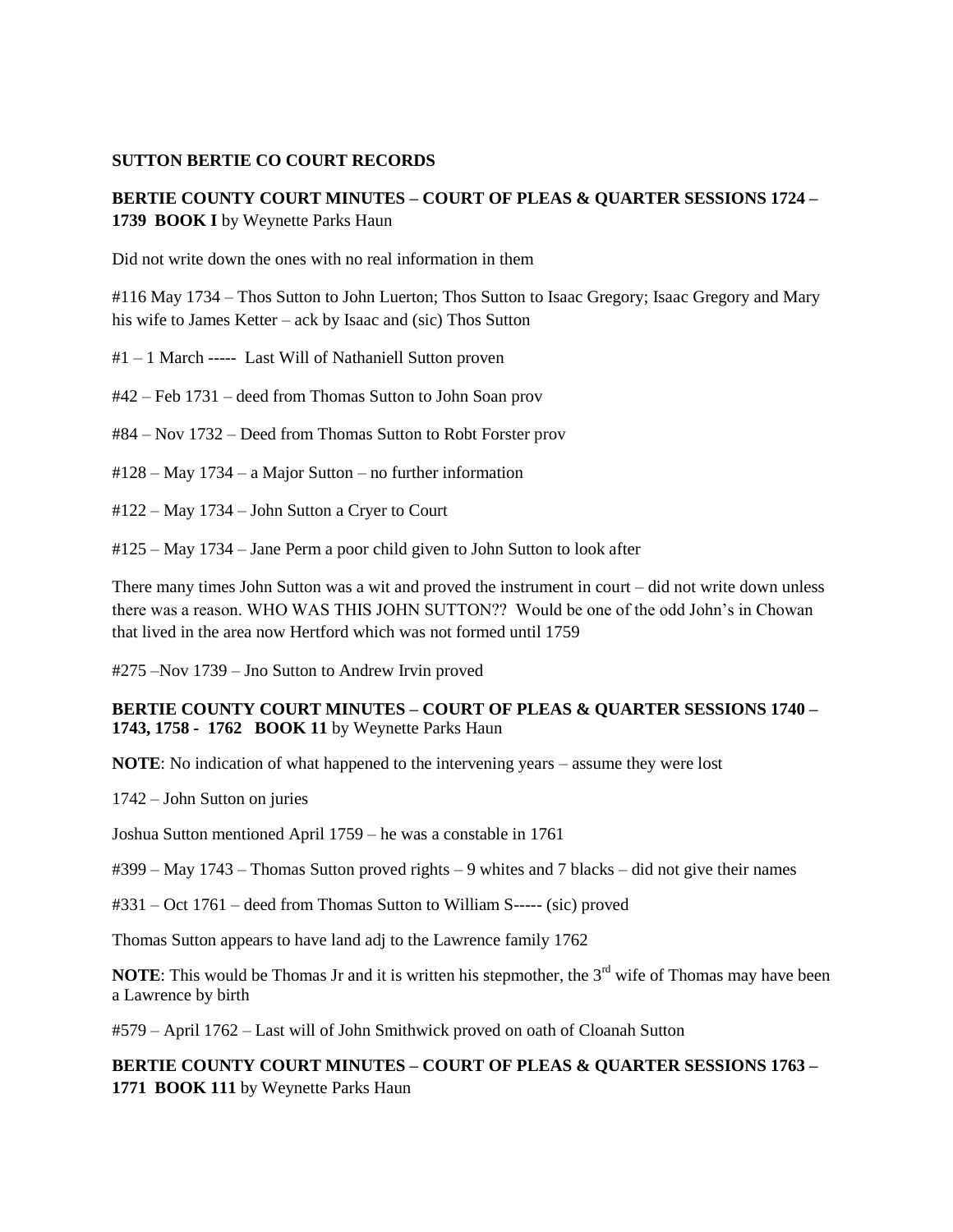#745 – Sept 1766 – Charles Bank vs George Sutton – found for plf – doesn't say what the suit was about

#709 – June 1765 – George and Joshua on a jury

#637 – Aug 1767 – ordered a line run between Joshua and Jasper Sutton

#913 – June 1770 – on jury – Jasper and Thos Sutton

#994 – Dec 1771 - William Jordan to have Adm on estate of Joshua Sutton dec – Secu for Bond was Jasper Sutton

#761 – Dec 1766 – Deed of Sale from Thos and Benj Asburn, Joshua and Catherine Sutton prov

**NOTE:** This entry provides the name of Joshua's wife and most likely her surname

#906 – March 1770 – Deed of sale from Joshua Sutton to Henry Hanammond prov

#999 – Dec 1771 – inventory of Joshua Sutton dec received

#675 – Aug 1764 – ordered that William Jordan Jr be appt guardian to Sarah Sutton – security given by John Hurst and Thomas Sutton

**NOTE:** Not sure whose child she was

#802 – Dec 1766 – Deed from George and Cloannah Sutton to John Sutton proved

**NOTE:** This is important for several reasons. It probably gives us the name of the wife of George. There is a Cloannah Sutton a number of times in the records. In his Will of 1761, John Smithwick mentions a grandson John Sutton but does not give his parents. Smithwick does name a daughter Cloannah but no last name and he didn't give a married name for any of his daughters but we know some were married and who they married. Smithwick had at least 2 wives and appears to have lived a LONG life. One of his daughters md ca 1741. If Cloannah was also by the first wife then this John Sutton was most likely her son although the deed does not say so. It would answer a lot of questions.

# **BERTIE COUNTY COURT MINUTES – COURT OF PLEAS & QUARTER SESSIONS 1772 – 1780 BOOK 1V** by Weynette Parks Haun

#6 – March 1772 – William Jordan to sell of estate of Joshua Sutton

#42 – Dec 1772 – Wm. Ashburn to be Guardian to Mary Sutton orphan of Joshua

**NOTE**: The estate records of Joshua suggests he had at least one child, not named

#343 – Nov 1779 – Deed from John Cobb to Joshua Sutton proved by sur of John Bird

**NOTE:** This would be a nephew of Joshua I but who was his father? Joshua I?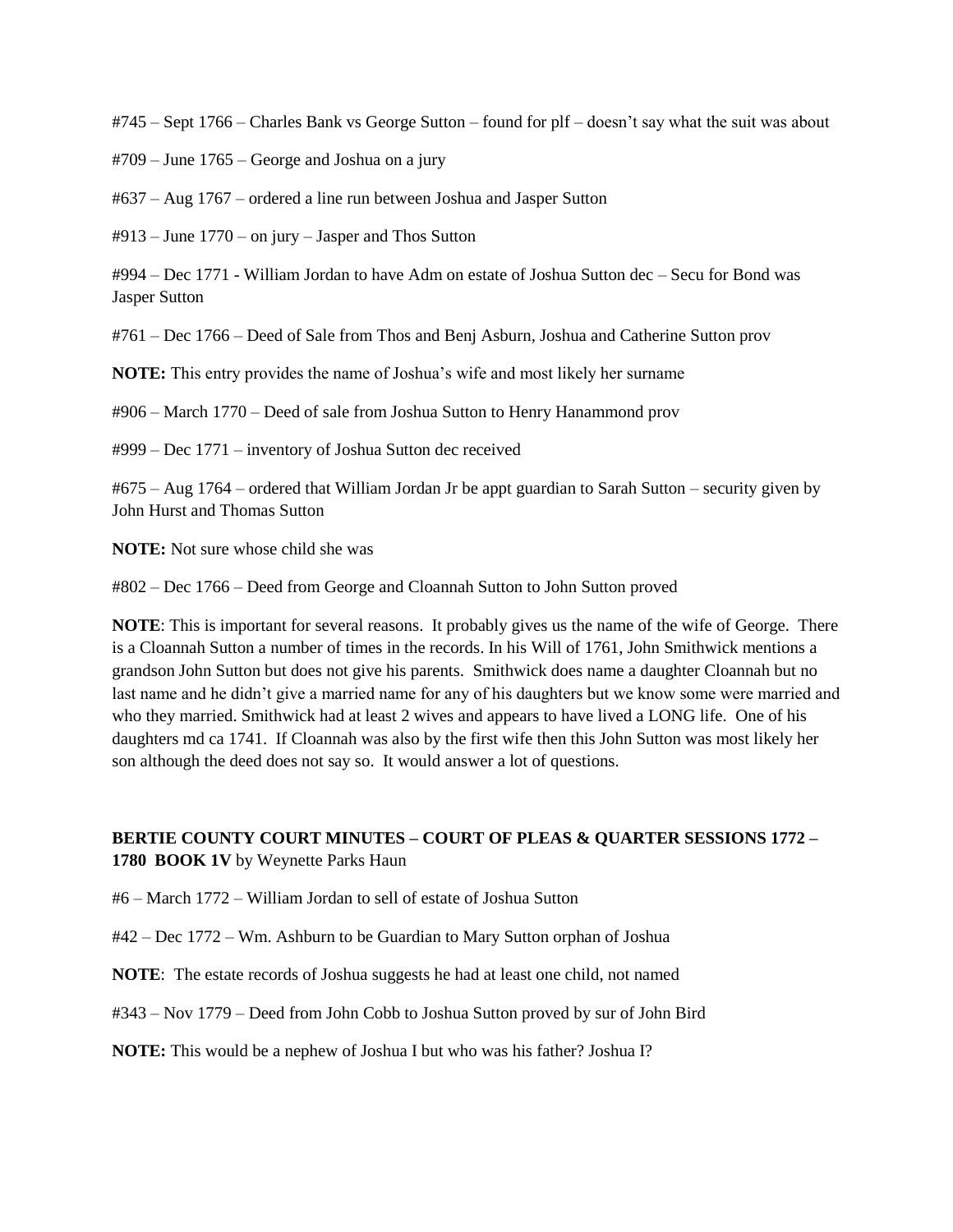#322A – Aug 1779 – Will of Thomas Sutton proved and perishable estate to be sold by William Hardy one of Exec

**NOTE**: This was Thomas Jr

#325 – Aug 1779 – John Sutton appt guardian to Sarah and Smithwick Davidson

**NOTE**: According to John Brayton, John Smithwick's daughter, Martha, md John Davidson 6 Feb 1773. Martha dc 1776 d died 1777. John Davidson was the father of Smithwick and Sarah Davidson but the inventory was taken by Elizabeth Davidson in 1779. Smithwick did not have a daughter Elizabeth in his will so John Davidson must have remarried.

## **BERTIE COUNTY COURT MINUTES – COURT OF PLEAS & QUARTER SESSIONS 1781 – 1787 BOOK V** by Weynette Parks Haun

#407 – Nov 1781 – Elizabeth Sutton chose William Ashborn for her guardian

**NOTE**: Only time I see her name. Joshua I's wife was an Ashborn. Could this be a daughter of the unknown Joshua or a daughter of Joshua I

#558 – 1785 - Deed of sale from John and Mary Sutton to Thomas Sutton – prov on oath of William **Sutton** 

#597 – Aug 1786 – Deed of sale from Mary Sutton to William Jordan proved

#642 – 1787 – John Sutton had Adm on estate of Chloe Sutton

**NOTE:** Was this his mother or his sister?

#491 – Aug 1784 – Deed from Wm Jenkins to Thomas Sutton prov

#634 – Feb 1787 – DOG from Thomas Sutton to Luke Collins prov

**NOTE**: There are probably several choices for a father of this Thomas – what was the connection with Luke Collins?

#425 – Aug 1782 – John Sutton was overseer of road

#437 – Nov 1782 – estate of Thomas Sutton to be divided

# **BERTIE COUNTY COURT MINUTES – COURT OF PLEAS & QUARTER SESSIONS 1788 – 1792 BOOK VI** by Weynette Parks Haun

**NOTE:** Thomas Sutton was listed in the index many times mostly as a WIT, overseer or a divider of estates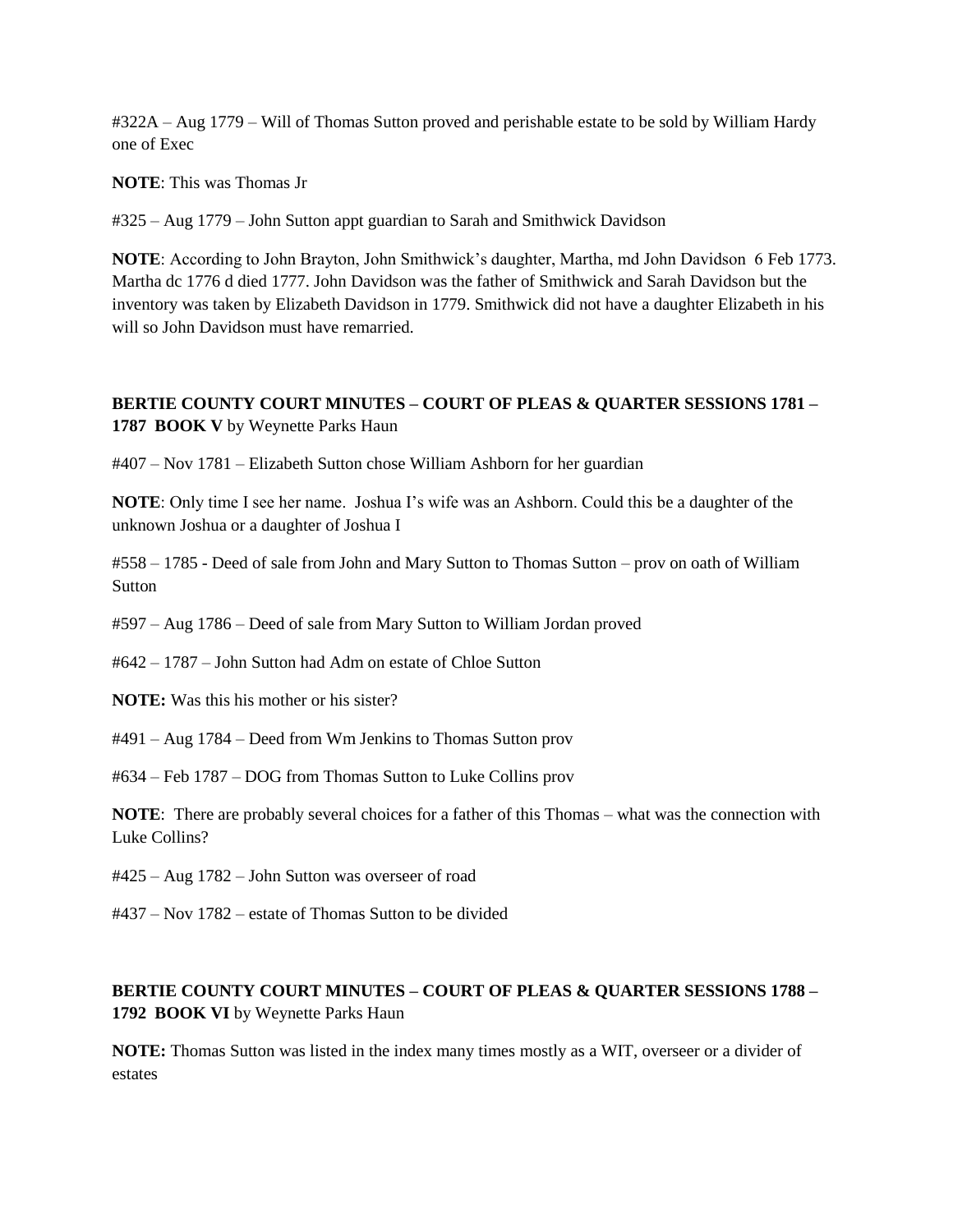#742 – May 1789 - Ordered that Mary Sutton have leave of Administration on the estate of John Sutton dec on her giving Bond & security in the sum of 1000 pds which is given by Thomas Sutton & Cader Powell & sd Mary qualified to execute sd administration and inventory

Ordered that Adm of John Sutton dec have leave to see the perishable part of sd estate

Ordered that John Hyman, William Jordan, Christian Reed & Benjamin Williams be appt to audit & settle the account of Mary Sutton Adm of John Sutton who was the guardian to Sarah & Smithwick Davidson

**NOTE:** From estate files – widow of John Davidson was probably Elizabeth. In 1793 William Sutton was appoint guardian

#690 – Feb 1788 – ordered that William Jordan, Christian Reed, John Hymon & Thomas Collins or any three of them be appt to audit & settle the accts of John Sutton guardian to the orphans of John Davidson

#724 – Nov 1788 - John Hagan vs John Sutton & Wm Sutton – the same gun ??? – no further information

#921 – Feb 1792 – John Sutton's Adm vs Wm Sutton – no further information

#793 – Feb 1790 – Sale of land from Thomas Sutton to John Mizell

#833 – Nov 1790 – Ordered that Prince Sanderlain who was bound to Thomas Sutton – he now of age and discharged from sd master

## **BERTIE COUNTY COURT MINUTES – COURT OF PLEAS & QUARTER SESSIONS 1793 – 1797 BOOK V11 -** by Weynette Parks Haun

**NOTE**: Thomas and William listed many times – mostly as a WIT, divider of estates etc. I don't who the Williams were – William Smithwick Sutton, son of George, William son of John and Mary or some other William. One would not assume that William, son of John, would have been as active as his uncle, William Smithwick Sutton during this time period. There is one exception – William, son of Thomas I.

#22 – May 1793 – William Sutton appt guardian to Wm and Amelia Sutton orphans of John – Secur given by William Smithwick and Luke Manning

#130 – May 1795 – ordered that Thomas Sutton, Luke Collins, Jonathan Jacocks and John Moore divide the estate of John Sutton guardian to Amelia and William Sutton.

#14 – Feb 1793 – Deed of Sale from Lydia Sutton and Elizabeth Zollman (sic) to Luke Collins

**NOTE:** Her name was Totman

#30 – Aug 1793 – Ordered that Christian Reed, Benjamin Williams, Luke Warborton and Edmund Dunstan divide the estate of John Sutton – several other mentions of settlement with no additional information

#51 – Nov 1793 – John and Mary Weston Adm to settle John Sutton's account